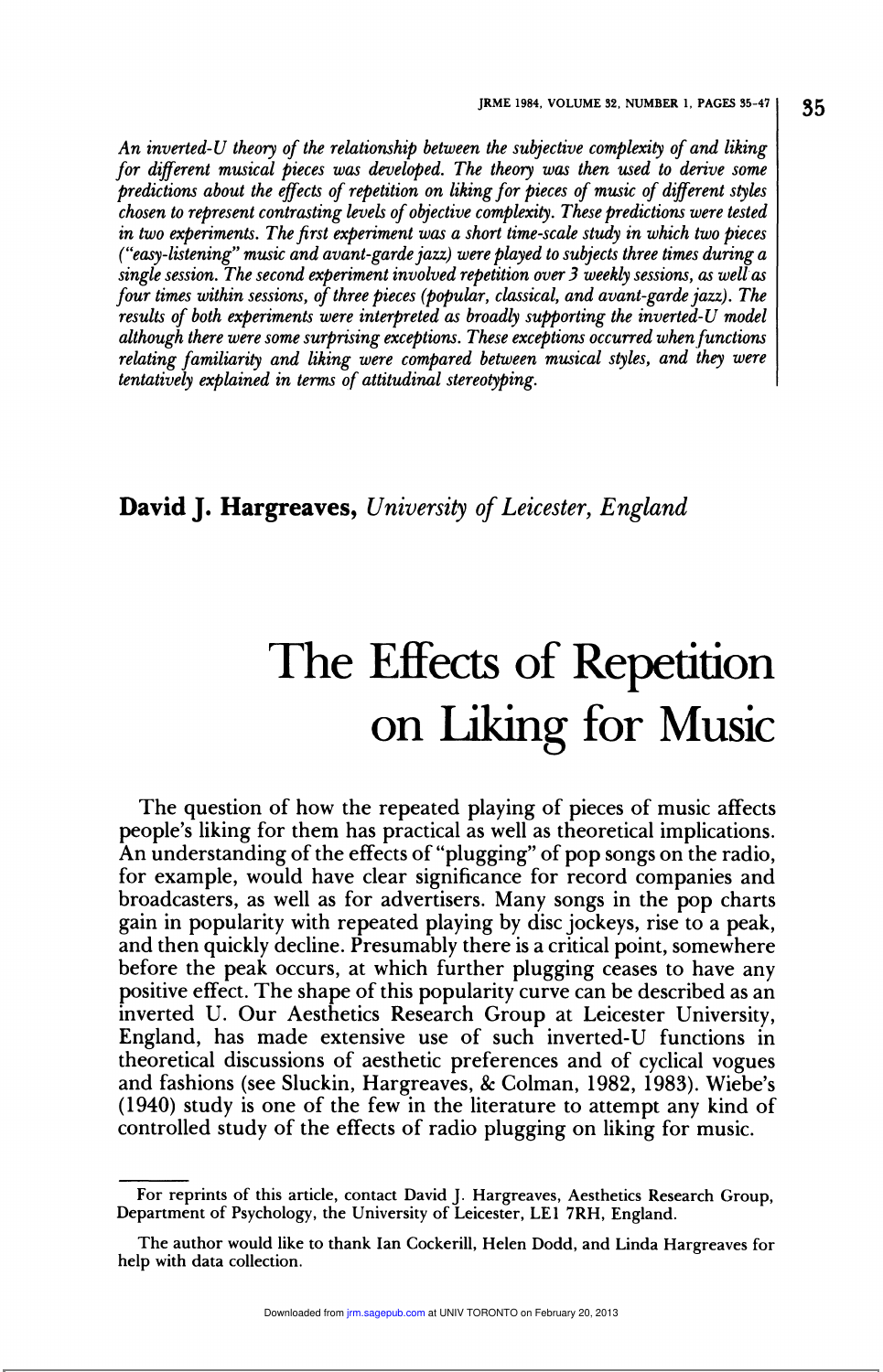**The "repeated exposure" paradigm has been used quite extensively in laboratory studies of aesthetic preferences. R. B. Zajonc, in particular, has employed it in investigations of his hypothesis that there exists a positive relationship between the "mere exposure" of stimuli and subjects' liking for them (see Zajonc, 1968). Zajonc's investigations have largely used visual stimuli, although Heingartner and Hall (1974) interpret the results of two experiments in which children and adults were repeatedly exposed to excerpts of Pakistani music as evidence in support of Zajonc's hypothesis. Our own research, which has not employed this paradigm so far, has led us to interpret such "mere exposure" effects as part of a more comprehensive inverted-U theory of the relationship between familiarity and liking, which is obtained when the familiarity variable is sampled appropriately (see Sluckin, Colman, & Hargreaves, 1980).** 

**Our review of the literature on novelty and aesthetic preferences (Sluckin, Hargreaves, & Colman, 1983) includes a detailed account of laboratory studies of the effects of repetition of music, as well as a discussion of two main ways in which the inverted-U hypothesis can be applied to musical appreciation. The first of these concentrates on likes and dislikes for given pieces at a given point in time and draws on the work of Davies (1978) and Heyduk (1975). The basis of the argument is that liking for a piece is at its maximum at an optimum, intermediate level of subjective complexity, and subjective complexity is a function of the objective characteristics of the piece as well as of the musical experience and sophistication of the listener. If subjective complexity is too low, as in the case of a highly experienced subject listening to a very simple piece, liking will be low; if it is too high, as in the case of a naive subject listening to a very complex piece, liking will also be low.** 

**The second type of inverted-U function is that which describes patterns of liking for the same piece at different points in time, such as in the case of songs in the pop charts mentioned earlier. Our review of the repetition studies, which have largely used real-life musical material and relatively naturalistic listening conditions, led us to conclude that "no consistent findings emerged.... These studies used a variety of different samples of subjects, types of music, experimental procedures, and methods of analysis" (p. 263). Lundin's (1967) earlier review of the area was less pessimistic than this, and led him to conclude that "Although our studies do not show complete agreement, certain trends are evident in regard to the pleasant-unpleasant function of the stimulus with repetition and familiarity of the stimulus" (p. 176). The five trends Lundin describes can all be interpreted in terms of the two inverted-U functions, with variations in the peaking of the curves for different types of music. One such trend, for example, is that "Popular music tends to read the maximum of pleasantness at an early repetition, whereas classical selections reach their affective height with later performance" (p. 176).** 

**The aim of the present research was to test some predictions derived from these two different forms of inverted-U theory about the likely effects of repetition of different styles of music. The two interdependent**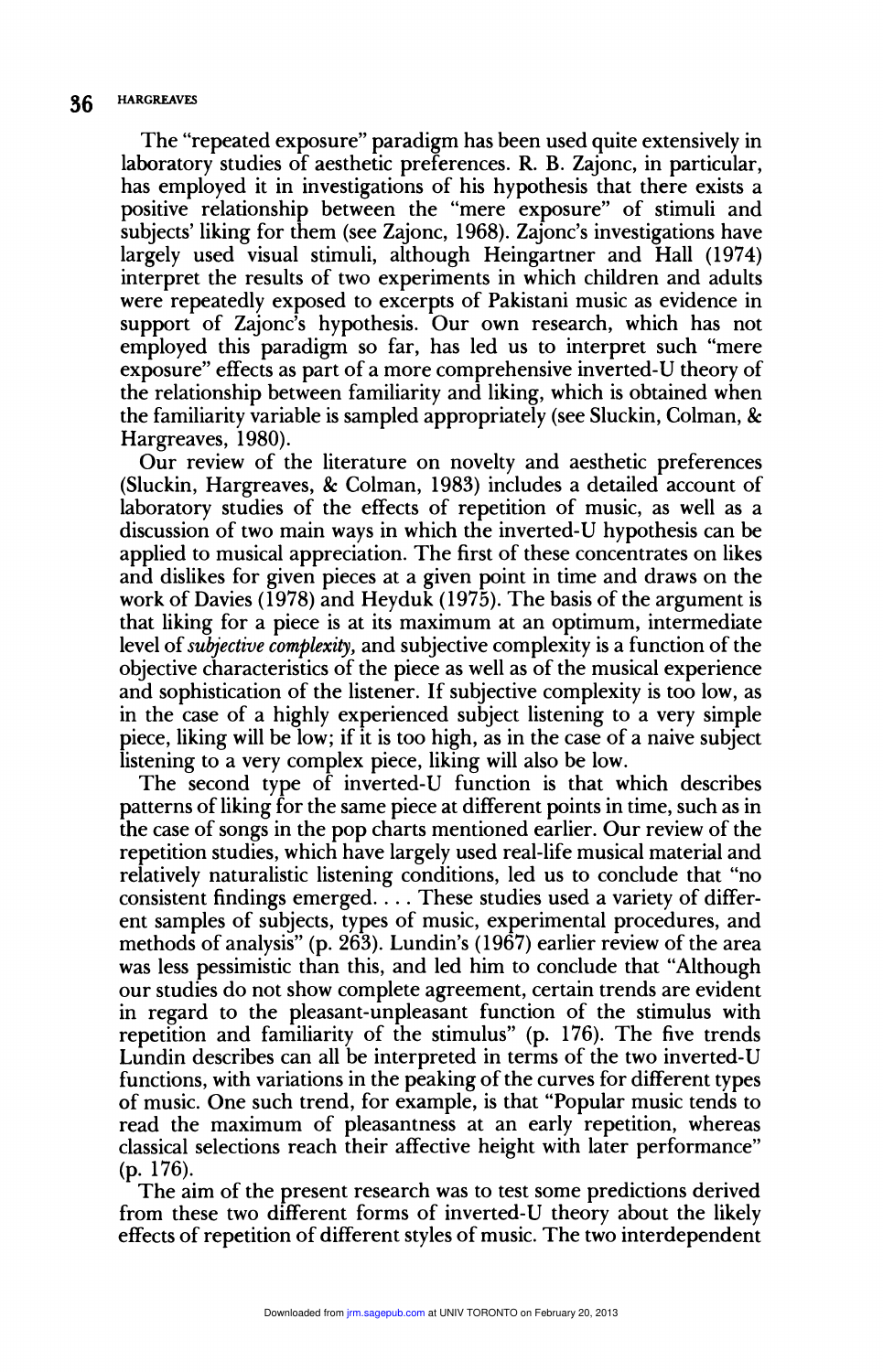**stimulus variables under investigation were complexity and familiarity and a distinction can be made between the objective and subjective components of each of these. The objective complexity of the stimuli was varied by using pieces of music that are typical of different styles. A Beethoven symphony, for example, could be shown to be more complex than a nursery rhyme; sophisticated computer-based techniques have been developed for the content analysis of different aspects of musical themes (Simonton, 1980). Given roughly equivalent levels of sophistication in a group of listeners, the relative levels of subjective complexity of two pieces of music should correspond to some degree with those of objective complexity. The objective familiarity of different pieces can be manipulated directly by repeated exposure, and this should produce roughly equivalent changes (i.e., increases) in rated levels of subjective familiarity if the pieces were initially unfamiliar to the same degree.** 

**The crucial point is that the increases in objective and subjective familiarity that occur with repetition also have the effect of lowering levels of subjective complexity; Heyduk (1975) explored this interaction between the two variables in his demonstration that "the expected functions relating experience to preference may be derived from the functions relating complexity to preference" (p. 85). In summary, the proposal is that objective complexity and objective familiarity can be manipulated to produce changes in subjective complexity, and that these can predict levels of liking according to the inverted-U hypotheses outlined earlier. If the initial level of subjective complexity of a piece is higher than the subject's optimum level, repetition will tend to increase liking for it as its complexity will be reduced, and move nearer to the subject's optimum level. If the initial level is too low, however, further exposure will tend to decrease liking for the piece, as its subjective complexity will move even further away from the optimum level. Such a model may be able to explain how musical preferences evolve and change over long periods of time.** 

**In the present research, pieces were employed from four contrasting musical styles that were hypothesized to differ in objective complexity level: pop, "easy listening," classical, and avant-garde jazz. The prediction was that the first and second of these would be less complex than the third and fourth. Two problems inherent in this approach are that the precise levels of complexity are unknown, and that musical "styles" are arbitrarily defined, culture bound, and ever changing. Edmonston (1969) tried to avoid these problems by using extremely unfamiliar Indian music; some researchers have employed nonmusical tone sequences (e.g., Vitz, 1966), and Heyduk (1975) suggested a compromise in which realistic-sounding piano pieces were specially composed to represent differing degrees of chordal and rhythmic complexity. Nevertheless, it was felt that the advantages of a naturalistic approach outweighed those of a strictly experimental one in this case (see discussion by Sluckin, Hargreaves, & Colman, 1983).** 

**A further potential problem is the question of whether listeners react to an individual piece of music or whether they treat the piece as an exemplar of the musical style it represents, and make judgments about**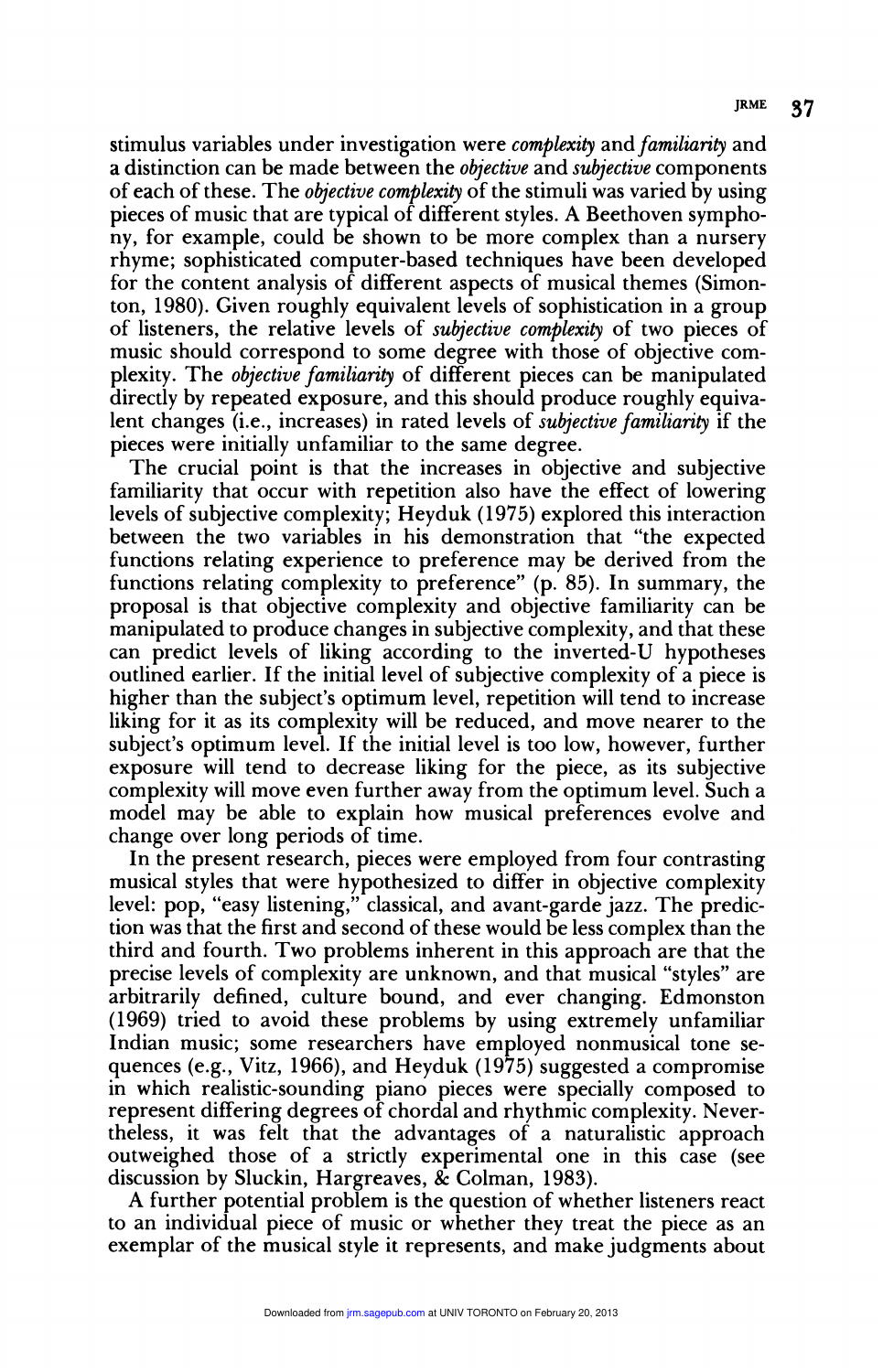**the style rather than the piece per se. It was decided to minimize the possible effects of this problem by selecting pieces that were typical of a given style and yet were so obscure that the probability of any subjects having heard any of them before would be exceedingly low.** 

**One issue that remains unexplained in music repetition studies concerns the time scale: Verveer, Barry, and Bousfield (1933) are the only researchers to distinguish between what they term continuous repetition and repetition at intervals. This distinction is analogous to that between massed and distributed practice in skills research. Verveer et al. found that repeated playing of "jazz selections" within testing sessions (continuous repetition) tended to produce an increase in pleasantness ratings (on a 20-point scale) that rose to an affective peak at some optimal level of familiarity and then declined; this is a clear inverted-U effect. After an intervening interval of 1 week, however (repetition at intervals), the pleasantness ratings rose again; the 1-week interval had the effect of reviving liking for the pieces. Verveer et al. point out that apparently discrepant results obtained by other investigators may be reconcilable in terms of this distinction. The present research therefore employs both techniques.** 

**Experiment 1 is a short time-scale study using continuous (i.e., withinsession) repetition only with two pieces (easy-listening music and avantgarde jazz); Experiment 2 is larger in scale, using both types of repetition with three pieces of music (pop, classical, and avant-garde jazz).** 

# **EXPERIMENT 1**

#### **Method**

**Subjects. These were 59 adults drawn from three different groups. Two groups (n = 16 and 22) were adult education students attending Saturday schools on "Psychology and Music"; the third was a group of**  psychology undergraduates  $(n = 21)$ . The sample was therefore fairly **heterogeneous with respect to age, educational background, and musical experience, and consisted of approximately equal numbers of males and females.** 

**Musical material. This consisted of two tape-recorded extracts lasting approximately 1 minute each. The first, chosen to represent avant-garde jazz music, was taken from Milk Teeth, by A Touch of the Sun. The second was identified easy-listening music, used to fill in between programs on BBC Radio 4. These pieces were chosen to be clearly representative of the avant-garde jazz and easy-listening styles and to be so little-known that it would be highly unlikely that any of the subjects would ever have heard either of them before.** 

**Design and procedure. Each subject group was scheduled to meet for a class lasting approximately 3 hours, with a 1/2-hour break: the experiment was incorporated into these sessions so that the subjects heard both extracts three times. They were played together in the same order (avant-garde, then easy listening) at the beginning of the class, approxi-**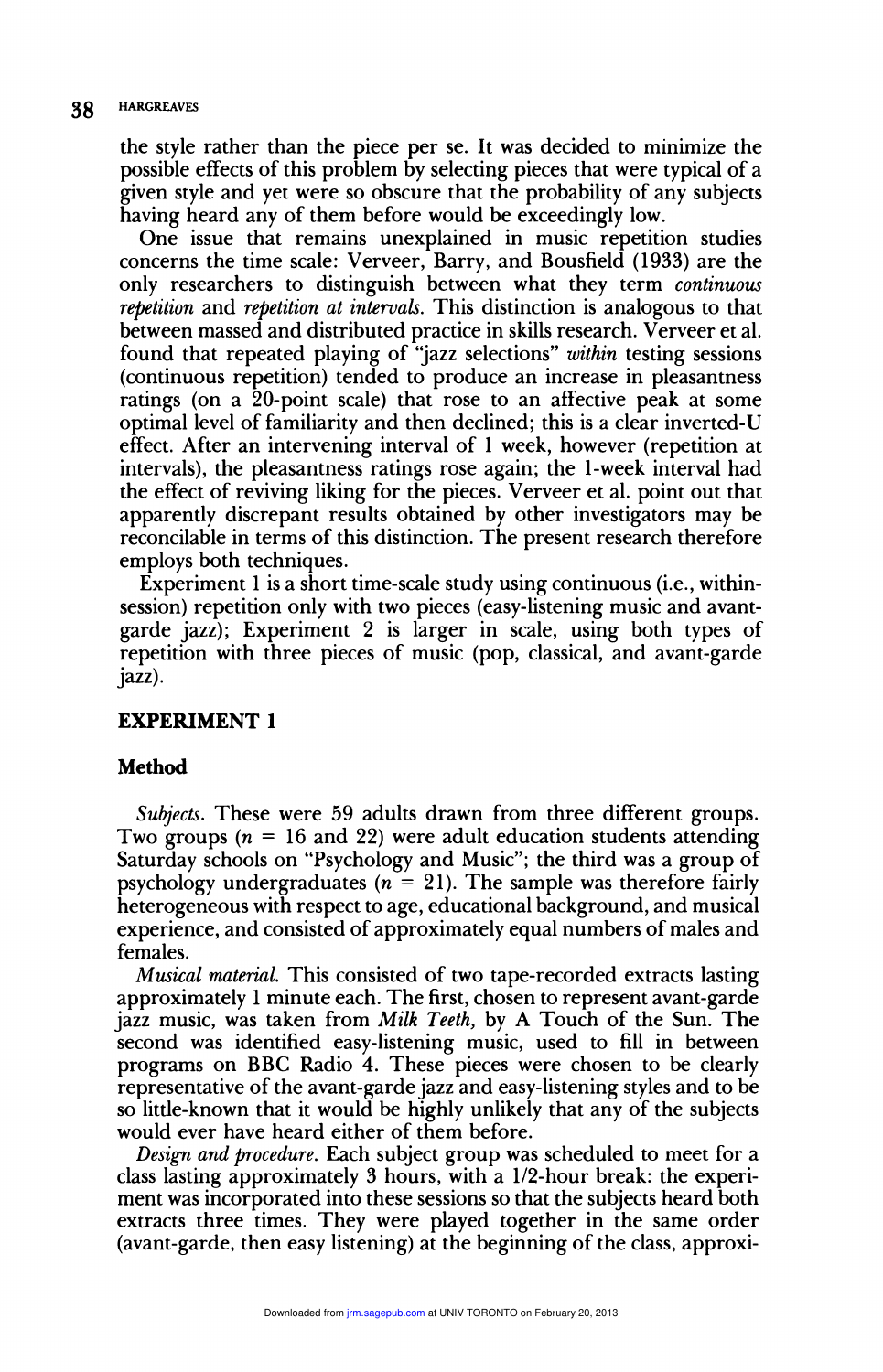**mately half-way through, and then again at the end. Subjects were asked to rate each extract on two 5-point scales after each playing, and it was made clear that they were free to change their ratings during the course of the experiment. The scales were for liking, ranging from 1 (strongly dislike) through 3 (neither like nor dislike) to 5 (strongly like) and familiarity, ranging from 1 (very unfamiliar) through 3 (neither familiar nor unfamiliar) to 5 (very familiar).** 

#### **RESULTS**

**The ratings on each scale were subject to two-way analyses of variance with both "piece" and "playing" as within-subjects factors. The summary tables appear in Table 1, and the interactions are shown in Figure 1.** 

#### **Table 1**

**The effects of repetition ('playing") on subjects' ratings of pieces ('piece') for likig and familiarity; F ratios from two-way analyses of variance, Experiment 1.** 

| Variable               |        | Liking         | Familiarity |        |                |        |        |
|------------------------|--------|----------------|-------------|--------|----------------|--------|--------|
|                        | df     | Mean<br>square | F           | p      | Mean<br>square | F      | p      |
| Playing                | 2, 116 | .27            | 1.03        | ns     | 7.09           | 32.68  | < .001 |
| Piece                  | 1.58   | 54.58          | 13.44       | < .001 | 311.37         | 178.86 | < .001 |
| Playing $\times$ piece | 2, 116 | .99            | 4.18        | < .05  | 2.51           | 11.36  | < .001 |

#### **DISCUSSION**

**The strong main effects of "piece" in the analyses show that the easylistening piece was rated as more familiar by the subjects, and that it was liked more by them overall. The first result confirms that the pieces selected did possess markedly different levels of familiarity, and the second suggests that the easy listening piece was closer to the subjects' optimum level of subjective complexity throughout the experiment. Although there was no significant change in the liking ratings of the pieces over the three playings, the familiarity ratings rose consistently for both, as might be expected for initially unfamiliar stimuli that are repeatedly exposed.** 

**Both "piece by playing" interactions are statistically significant; Figure la, for liking, shows that this provides support for the optimal subjective complexity model. The initially very unfamiliar and subjectively complex avant-garde piece shows a steady rise over the three playings, but presumably still does not reach the optimal level. The easy-listening piece, on the other hand, has a lower initial level of subjective complexity; liking for it increases from the first to the second playing, and then declines to a final, lower level in the third. Although the time scale is very short, this can tentatively be interpreted as an inverted-U effect.**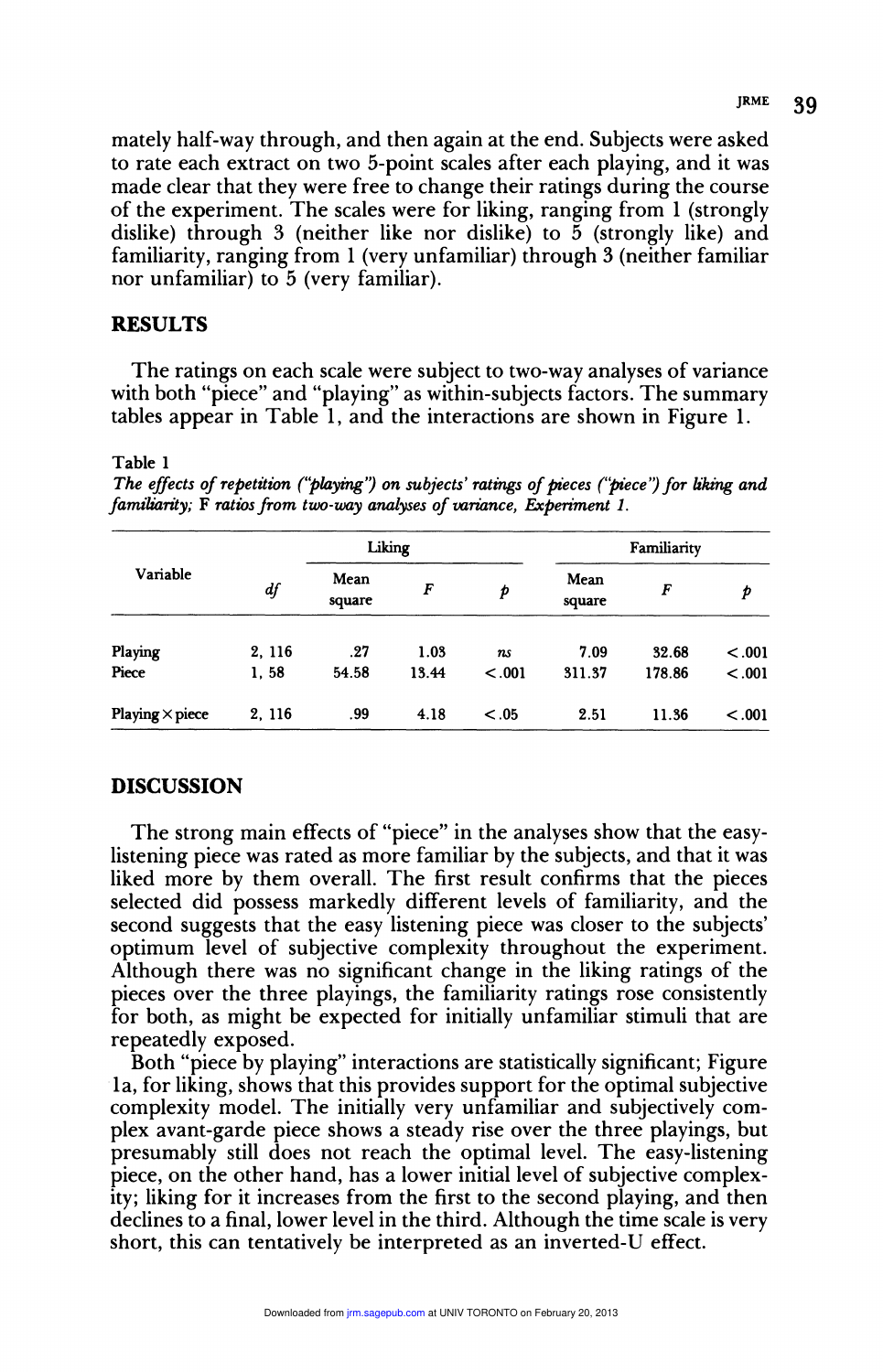

**Figure 1. The effects of repetition on ratings of liking (Figure la) and familiarity (Figure lb), Experiment 1.**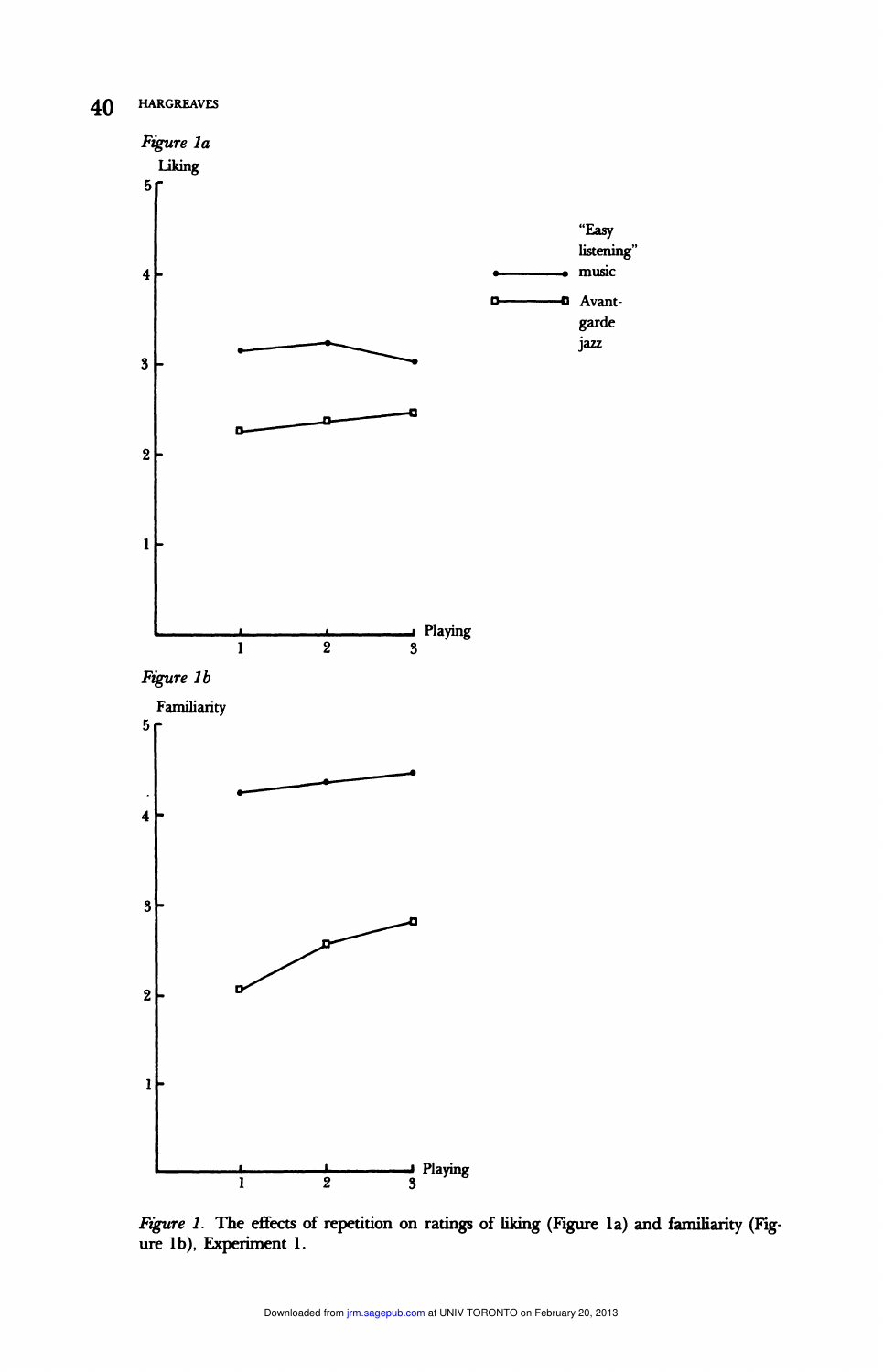**JRME 41** 

**Figure lb shows that in the case of the familiarity ratings, the significant interaction arises because the increase for the better-liked easy-listening piece is slow and consistent, whereas that for the avantgarde piece is much sharper, especially between the first and second playings. The small-scale nature of this experiment means that the findings are likely to be limited in their generality, although they are broadly in line with our theoretical predictions. The second experiment therefore extends the scope of the investigation by using more pieces, more repetitions of each within sessions, 7-point rather than 5-point scales; and by introducing repetition at intervals alongside continuous repetition.** 

#### **EXPERIMENT 2**

#### **Method**

**Subjects. There were 40 undergraduate arts, science, and social science students, ranging in age from 18 to 22 years, with equal numbers of males and females. They were randomly selected in terms of musical training and experience.** 

**Musical material. Three 1-minute extracts were selected to represent different musical styles. The extract of avant-garde jazz used in Experiment 1 was used again here; pop music was represented by an extract from "Call Me," from Cut Above the Rest, by The Sweet, and classical music was represented by an extract from the first movement of Bela Bartok's Second Piano Concerto. As in Experiment 1, these pieces were selected to be clearly representative of their respective styles and to be relatively obscure.** 

**Design and procedure. Subjects were assembled in groups numbering approximately 5 to 10 for three separate testing sessions held at 1-week intervals. In each session, which lasted approximately 20 minutes, the three extracts were played four times each. To check that the order of playing would have no systematic effect on the ratings, two tapes were prepared on which the 12 stimuli were recorded in different random orders. These orders were determined by the use of random number tables; half the subjects were randomly assigned to listen to Tape A, the other half to Tape B, and each half heard the same tape on all three testing sessions. The 12 stimuli were separated by 10-second intervals on each tape; subjects were asked to rate each stimulus on two 7-point scales during these intervals, and it was made clear that they were free to change their ratings during the course of the experiment. The scales were 7-point versions of those used in Experiment 1, and thus ranged from 1 (strongly dislike) to 7 (strongly like), and from 1 (very unfamiliar) to 7 (very familiar).** 

#### **RESULTS**

**To investigate potential playing order effects, the mean liking and familiarity ratings given by the subjects in the Tape A and Tape B**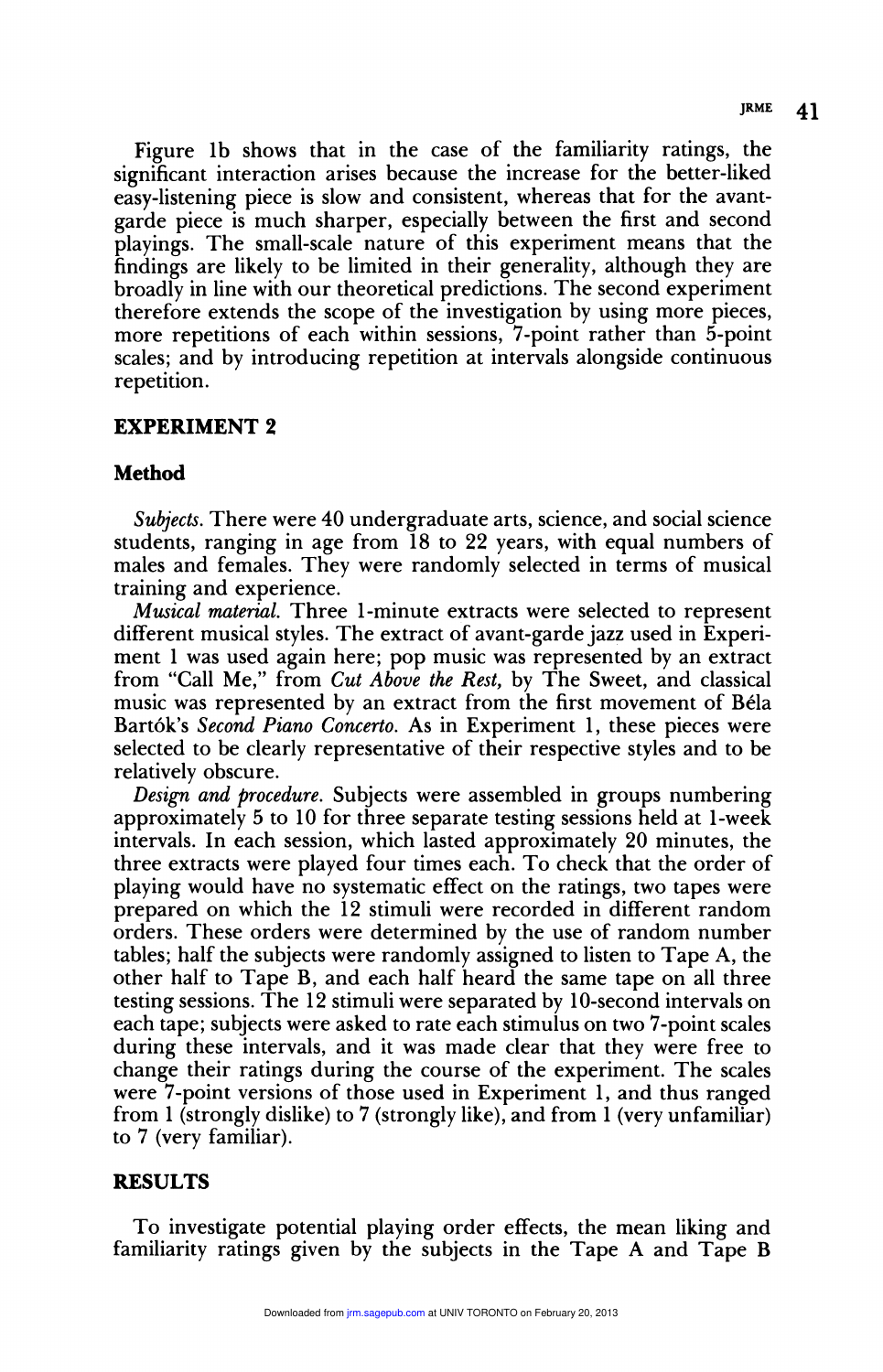#### **42 HARGREAVES**

**groups to each of the 12 stimuli were calculated for each testing session separately. Product-moment correlations were then calculated between these 36 mean scores of the two playing order groups; the coefficients were .957 and .919 for the liking and familiarity ratings respectively. Since both of these are significant at well beyond the .001 level, it was concluded that playing order had no systematic biasing effect on subjects' ratings and subsequent analysis was carried out on the data for all 40 subjects combined.** 

**The ratings on each scale were subjected to three-way analyses of variance, with "week," "playing," and "piece" all as within-subjects factors. The summary tables appear in Table 2 and the interactions are shown in Figure 2.** 

### **DISCUSSION**

**Perhaps the most striking feature of the interaction graphs for the liking ratings in Figure 2a are the clear separations between the three pieces. The pop music piece was liked best, the classical piece second, and the avant-garde piece least on all 12 occasions; the main effect for "piece" is statistically significant. The main effect for "week" shows that there was a significant overall rise in liking for all three pieces, and the significant "week by piece" interaction indicates that these patterns of change between weeks were not uniform. Further inspection of Figure 2a shows that the avant-garde piece remained at a low level of liking throughout; this runs counter to the predictions of the inverted-U theory. The theory predicts that initial levels of liking should be low, as the subjective complexity of the piece should be well above the optimum level for most subjects; and that repetition should produce a reduction in subjective complexity, with a corresponding increase in liking.** 

**The ratings of the other two pieces do conform to the predictions of the inverted-U theory: in each case, there was a rise during the first and second weeks, and a subsequent decline during the third. If it can be assumed that the classical piece is of greater complexity than the popular one, it follows that the ratings of the latter should peak earlier and decline more rapidly than those of the former, and that the two curves should intersect. The fact that this did not occur may mean that the initial assumption about the complexity of the two pieces is incorrect; or it may be the result of a strong preference for pop music on the part of our undergraduate student subjects. Whatever the explanation, it is quite surprising that the effect was maintained over 12 playings.** 

**Generally speaking, the "week" effects (those of repetition at intervals) were stronger than the "playing" effects (those of continuous repetition). There was no significant main effect for "playing," nor was there a significant "playing by piece" interaction, although the "week by playing" interaction reached significance at the .05 level. This can be interpreted as further support for an inverted-U theory explanation of these results; the patterns of change within sessions differed between the 3 weeks in that a general rise in ratings in the first 2 weeks contrasted with a general fall in the third.**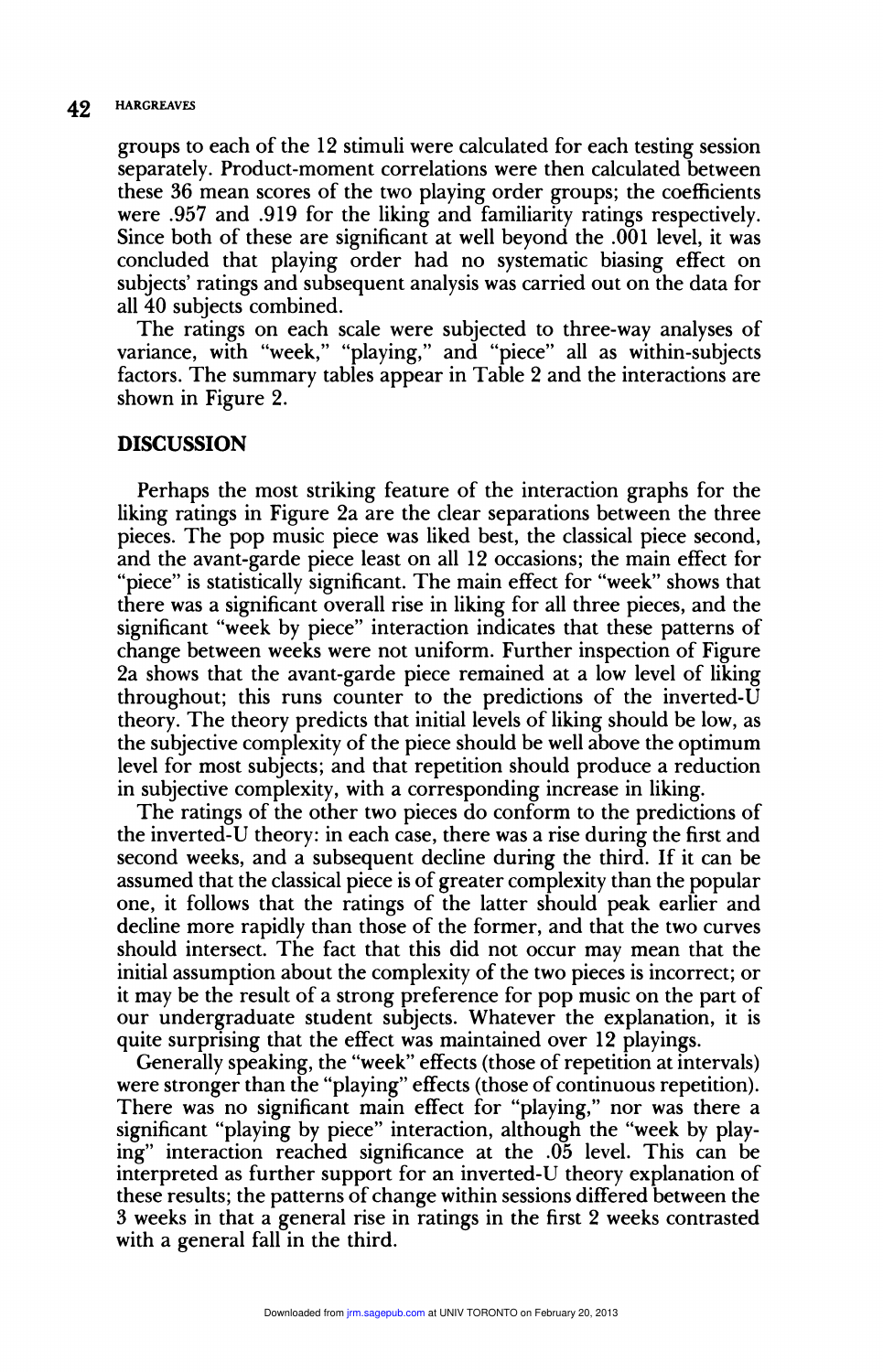**Table 2 shows that in the case of the familiarity ratings, all main effects and two-way interactions were significant; only the three-way interaction failed to reach the .05 level. There is little to be gained by interpreting all these results individually; Figure 2b shows that the familiarity ratings for all three pieces reach a ceiling after a negatively accelerating rise over the 12 playings. The striking feature of these curves is that the separation between the three pieces precisely matches that for the liking ratings; the popular piece is rated as most familiar, the classical piece as second, and the avant-garde piece as least familiar, on all 12 occasions. The fact that subjects rated the latter piece as between five and six on the familiarity scale on average, on all playings during week 3, makes it even more surprising that its liking ratings remained so low throughout.** 

# **GENERAL DISCUSSION**

**Generally speaking, the results of the two studies taken together show that the changes in patterns of liking for the experimental pieces that occurred as a result of repetition did conform to the inverted-U subjective complexity hypothesis outlined in the abstract. The notable exception to this was the avant-garde piece: its ratings rose in Experiment 1, but showed no change in Experiment 2, even though the latter involved many more repetitions. It may be possible to account for this difference between the studies in terms of the modal preferences of the**  two subject groups—the subjects in Experiment 1 were more heteroge**neous and possibly more musically sophisticated than those in Experi**ment 1—although the rise in liking ratings of the avant-garde piece in

**Table 2** 

The effects of repetition within ("playing") and between ("week") testing sessions on sub**jects' ratings of pieces ("piece') for liking and familiarity; F ratios from three-way analyses of variance, Experiment 2.** 

|                                      |         | Familiarity    |       |           |                |       |                    |
|--------------------------------------|---------|----------------|-------|-----------|----------------|-------|--------------------|
| Variable                             | df      | Mean<br>square | F     | $\pmb{p}$ | Mean<br>square | F     | p                  |
| Week                                 | 2, 78   | 19.78          | 8.75  | $-.001$   | 854.10         | 96.38 | $-.001$            |
| Playing                              | 3, 117  | .59            | 2.33  | ns        | 90.29          | 89.61 | $-.001$            |
| Piece                                | 2,78    | 964.39         | 65.12 | $-.001$   | 193.62         | 37.24 | $-.001$            |
| Week $\times$ playing                | 6.234   | .63            | 2.82  | < 0.05    | 21.03          | 18.39 | < .001             |
| Week $\times$ piece                  | 4, 156  | 4.85           | 2.84  | $-.05$    | 12.42          | 10.25 | < .001             |
| Playing $\times$ piece               | 6, 234  | .54            | 1.56  | ns        | .97            | 2.21  | < 0.05             |
| Week $\times$ playing $\times$ piece | 12, 468 | .51            | 1.65  | ns        | .59            | 1.53  | $\boldsymbol{n}$ s |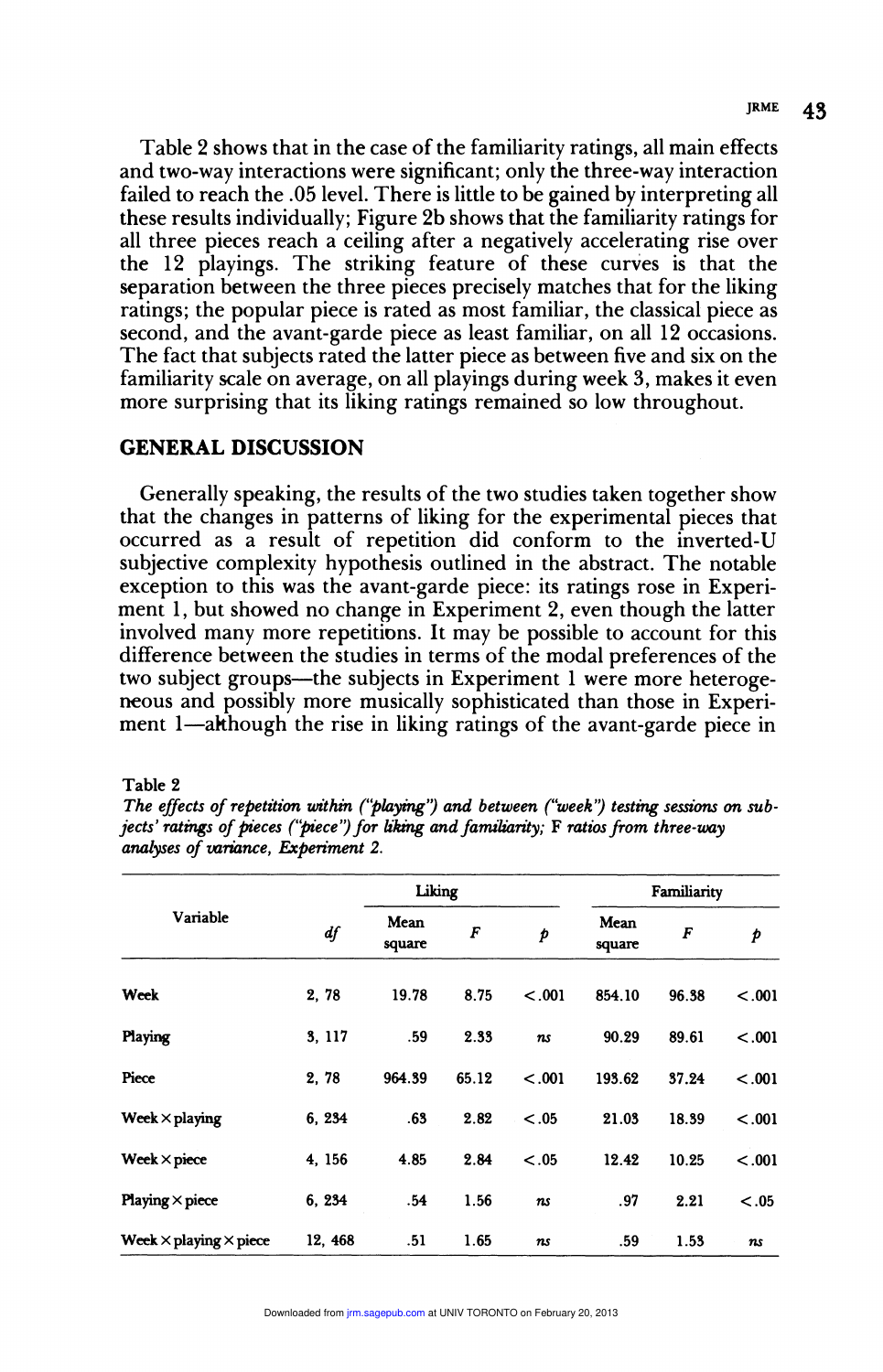

**Experiment 1 was small in any event.** 

**There was no strong evidence of any consistent "recovery" effects of the type found by Verveer et al. (1933) between weeks in Experiment 2; the inverted-U curves were manifested across all 12 playings of the popular and classical pieces rather than within testing sessions. The statistical significance of these inverted-U-shaped patterns of change with time was shown by the interactions between piece and repetition in both studies (i.e., "piece by playing" in Experiment 1 and "week by piece" in Experiment 2) in the absence of a significant main effect for "playing" (i.e., within sessions) in either study.** 

**The strongest common effect, however, was that for "piece" in both experiments; although repetition can change levels of liking within different musical styles, it seems that the rank order of preferences between styles cannot be changed. We must temper any "aesthetic" explanation of this with the knowledge that a subject's very first ranking of the piece may reflect a preference that is consistent through subsequent ratings. Nevertheless, the clear correspondence between the ratings of familiarity and liking with respect to the different pieces leads to the tentative speculation that although inverted-U functions relating**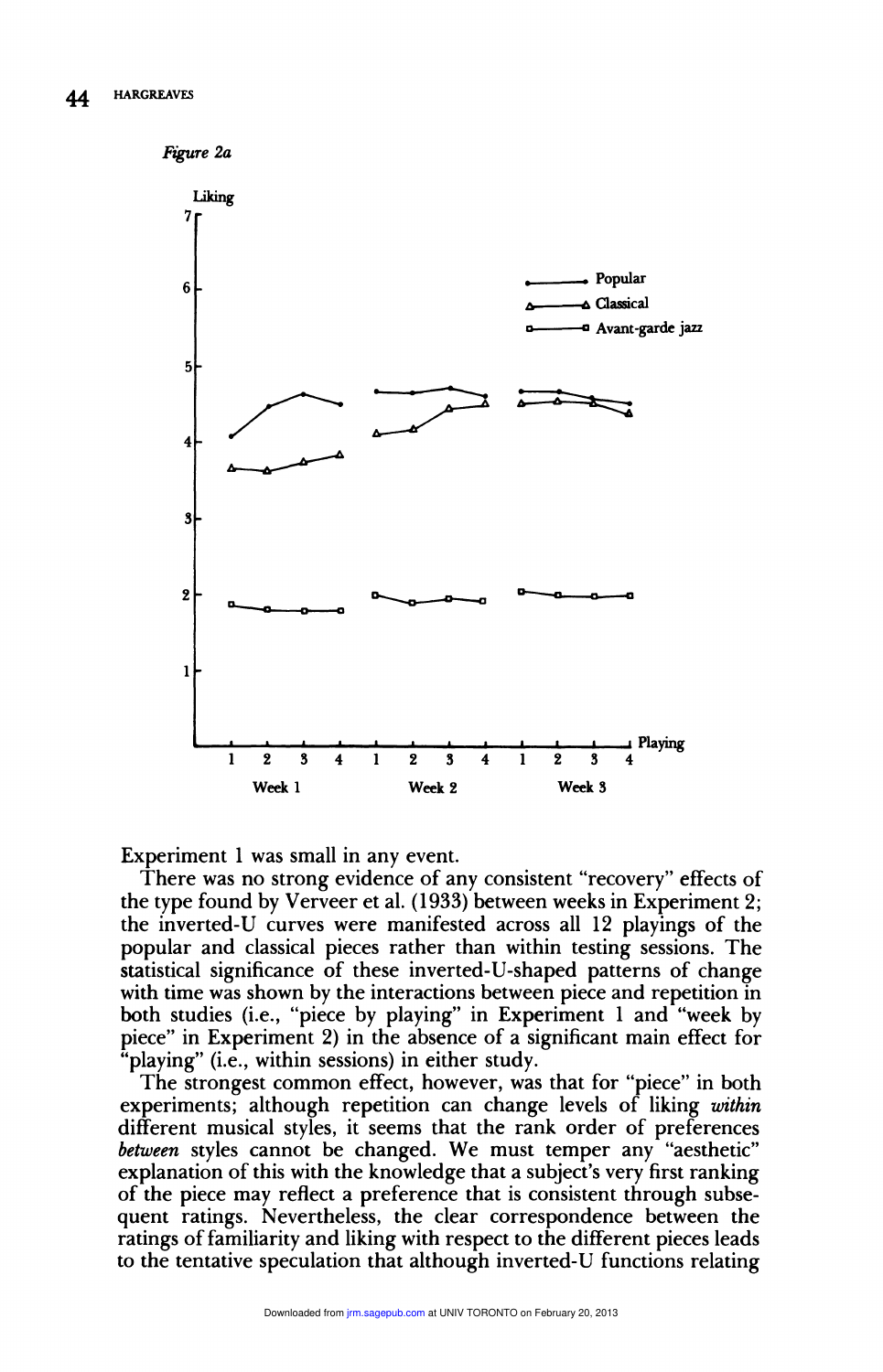



**Figure 2. The effects of repetition on ratings of liking (Figure 2a) and familiarity (Figure 2b), Experiment 2.** 

**familiarity and liking for music may operate (a) over time, with given pieces, and (b) between pieces within given musical styles or genres, they do not cross the boundaries between different styles. Subjects seem to maintain watertight divisions between what they perceive as being different styles, such that one would predict a simple positive correlation between familiarity with and liking for a range of different representative pieces.** 

**This could simply reflect the commonsense notion that people listen most to the styles of music they like best. It could be a result of the stereotyping of preferences for styles, which I have referred to elsewhere as "musical prejudice" (Hargreaves, 1982). Such stereotyping could explain some of the unexpected results of our two studies. The persistent dislike of the avant-garde piece among subjects in both studies, for example, and the consistently high liking ratings of the pop music piece (which would be regarded by many experts as simple and banal) in Experiment 2 could both be accounted for in these terms. To**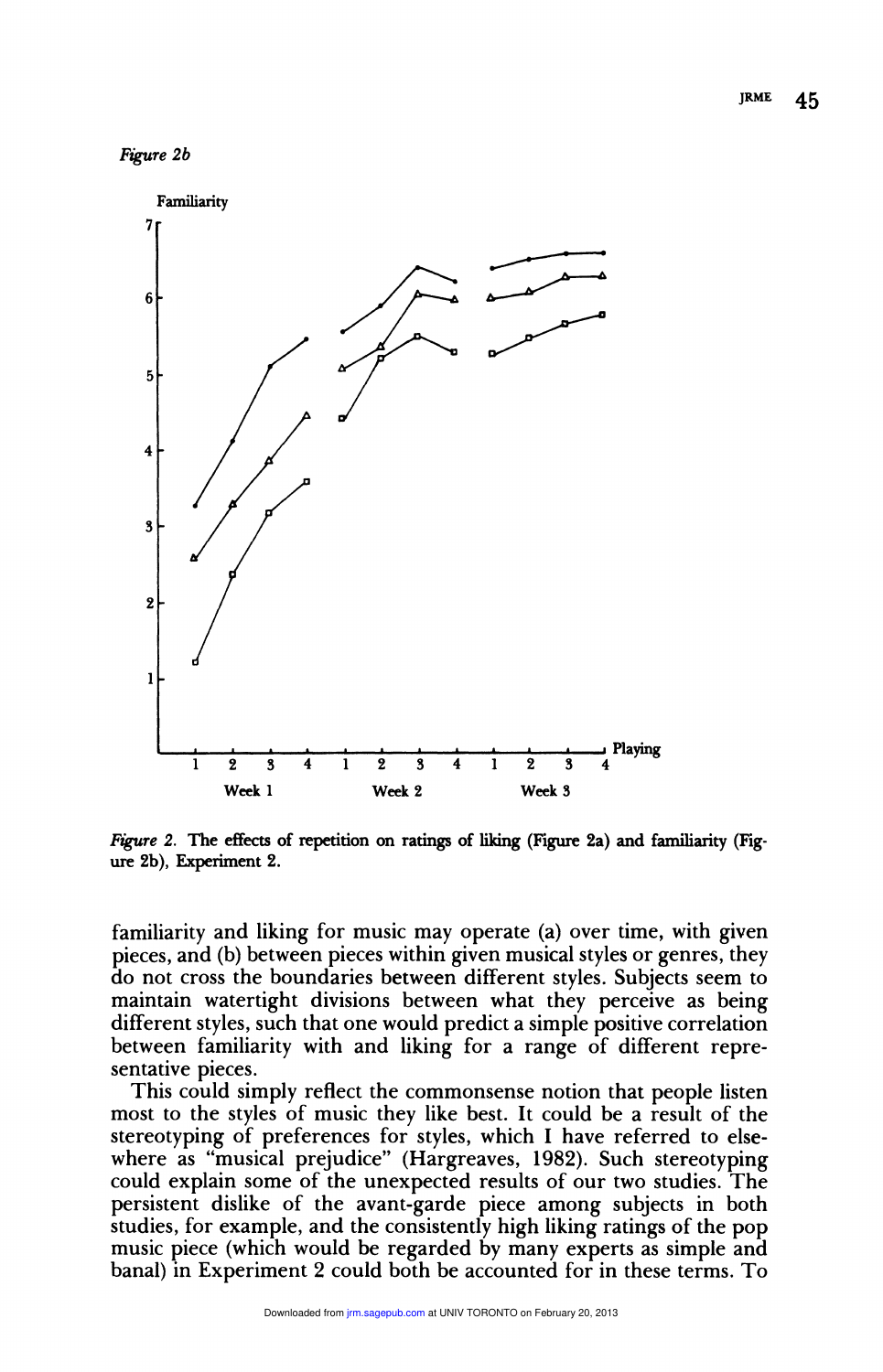**try to disentangle inverted-U effects, which seem to predominate within styles, from stereotyping effects, which are more likely to operate between them, remains a complex and fascinating task.** 

**Any progress achieved along these lines would have clear implications for music education. The inverted-U theory could be used to make predictions about the probable effects of listening training on pupils' liking for and eventual appreciation of particular pieces of music. Whether such training produces increases or decreases in liking will depend upon the relationship between the characteristics of the pieces and those of the pupils, as described earlier in the review of literature. It would seem reasonable to propose that there is an optimal level of discrepancy between the objective complexity of a given piece, and its corresponding level of subjective complexity in the listener. Training pupils to listen to pieces possessing this optimal level of discrepancy would maximize the likelihood of an increase in liking; of moving along the rising part of the inverted-U curve toward its peak. This proposal, and its practical implications, could be discussed at length-but it would be inappropriate to do so here. It is much more difficult to specify how stereotyping effects should be dealt with by music educators. Maybe the awareness of their existence and their investigation along the lines of the present research is an important first step.** 

# **REFERENCES**

**Davies, J. B. (1978). The psychology of music. London: Hutchinson.** 

- **Edmonston, W. E. (1969). Familiarity and musical training in the esthetic evaluation of music. Journal of Social Psychology, 79, 109-111.**
- **Hargreaves, D. J. (1982). Preference and prejudice in music: a psychological approach. Popular Music and Society, 8, 13-18.**
- **Heingartner, A., & Hull, J. V. (1974). Affective consequences in adults and children of repeated exposure to auditory stimuli. Journal of Personality and Social Psychology, 29, 719-723.**
- **Heyduk, R. G. (1975). Rated preference for musical composition as it relates to complexity and exposure frequency. Perception and Psychophysics, 17, 84-91.**
- **Lundin, R. W. (1967). An objective psychology of music. 2nd ed. New York: Ronald Press Co.**
- **Simonton, D. K. (1980). Thematic fame and melodic originality in classical music: a multivariate computer-content analysis. Journal of Personality, 48, 206-219.**
- **Sluckin, W., Colman, A. M., & Hargreaves, D. J. (1980). Liking words as a function of the experienced frequency of their occurrence. British Journal of Psychology, 71, 163-169.**
- **Sluckin, W., Hargreaves, D. J., & Colman, A. M. (1982). Some experimental studies of familiarity and liking. Bulletin of the British Psychological Society, 35, 189-194.**
- **Sluckin, W., Hargreaves, D. J., & Colman, A. M. (1983). Novelty and human aesthetic preferences. In J. Archer and L. Birke, (Eds.) Exploration in animals and humans. London: Van Nostrand.**
- **Verveer, E. M, Barry, H., & Bousfield, W. A. (1933). Changes in affectivity with repetition. American Journal of Psychology, 45, 130-134.**